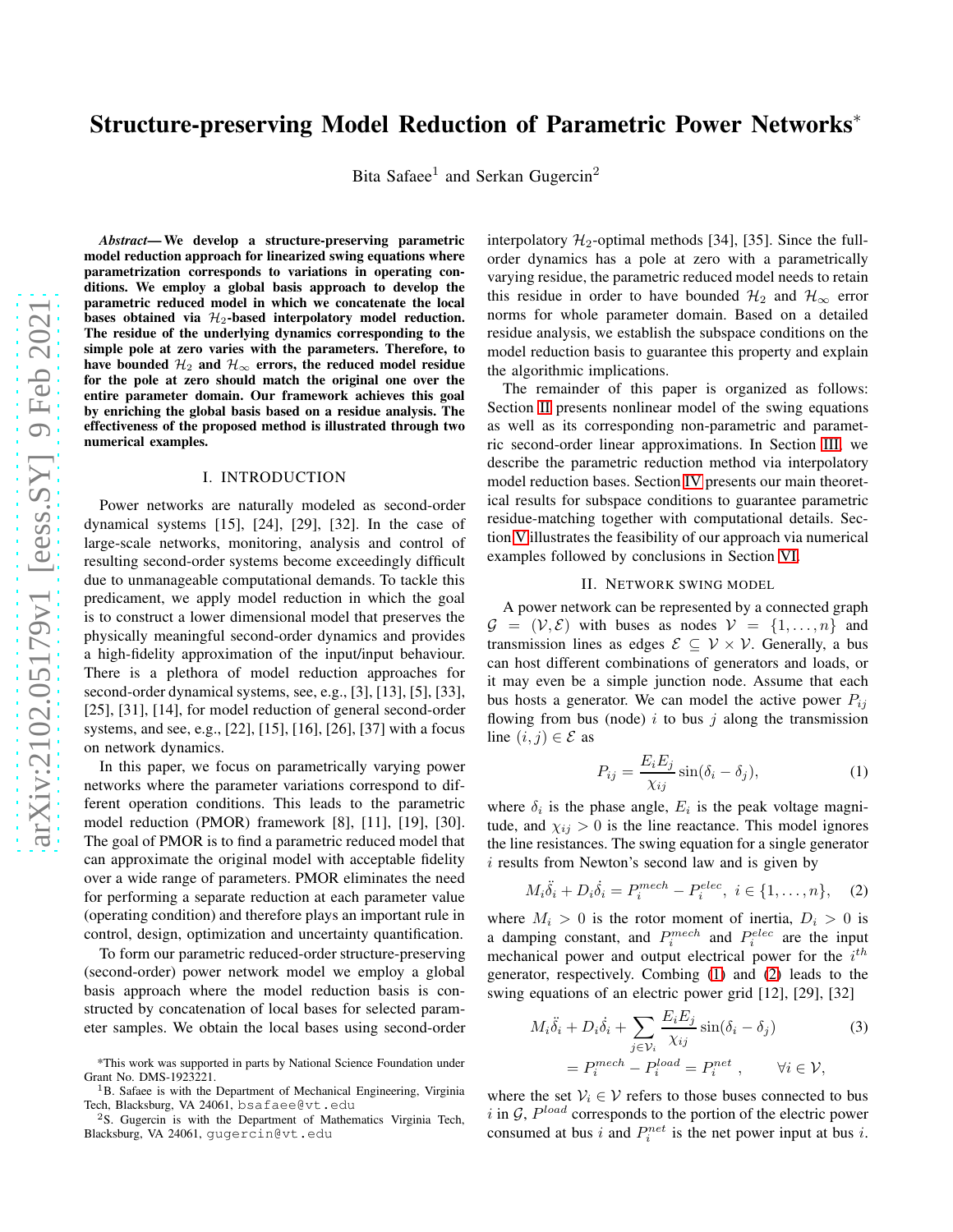Assuming small angle differences ( $\delta_i - \delta_j \simeq 0$ ) and unity voltage magnitudes ( $E_i = 1$ ), we can rewrite [\(1\)](#page-0-1) as

$$
P_{ij} \simeq b_{ij} (\delta_i - \delta_j), \tag{4}
$$

where  $b_{ij} = \frac{1}{\chi_{ij}}$  is the suseptance between the nodes  $(i, j) \in$  $\mathcal{E}.$  Define  $\delta = [\delta_1, \delta_2, \ldots, \delta_n]^T \in \mathbb{R}^n$ . Then, the original dynamics in [\(3\)](#page-0-3) can be linearized as

<span id="page-1-1"></span>
$$
\Sigma := \begin{cases} M\ddot{\delta}(t) + D\dot{\delta}(t) + L\delta(t) = Bu(t), \\ y(t) = C\delta(t), \end{cases}
$$
 (5)

where  $M = diag(M_1, M_2, ..., M_n) \in \mathbb{R}^{n \times n}$  and  $D =$ diag $(D_1, D_2, \ldots, D_n) \in \mathbb{R}^{n \times n}$  are the diagonal matrices of inertia and damping coefficients, and  $L \in \mathbb{R}^{n \times n}$  is the susceptance Laplacian matrix ( $L = L^T \ge 0$ ) whose  $(i, j)$ th entry is given by

<span id="page-1-2"></span>
$$
[L]_{i,j} := \begin{cases} -b_{ij}, & \text{if } (i,j) \in \mathcal{E}, \\ \sum_{(i,j) \in \mathcal{E}} b_{ij}, & \text{if } j = i, \\ 0, & \text{otherwise.} \end{cases}
$$
(6)

Moreover  $u = [P_1^{net} \dots P_n^{net}]^T \in \mathbb{R}^n, B \in \mathbb{R}^{n \times n}$ is the identity matrix, and  $C \in \mathbb{R}^{q \times n}$  yields the output of the system. By defining the new state variable  $x =$  $[\delta^T \dot{\delta}^T]^T \in \mathbb{R}^{2n}$ , one can equivalently represent the secondorder dynamic [\(5\)](#page-1-1) in its first-order form

$$
\dot{x} = Ax + Bu, \quad y(t) = Cx \tag{7}
$$

with  $A =$  $\begin{bmatrix} 0 & I \end{bmatrix}$  $-M^{-1}L$   $-M^{-1}D$  $\Big] \ \in \ \mathop{\mathrm{I\!R}}\nolimits^{(2n)\times (2n)}, \ \mathcal{B} \ =$  $\begin{bmatrix} 0 \end{bmatrix}$  $M^{-1}B$  $\Big] \in \mathbb{R}^{(2n)\times n}$ , and  $C = [C \quad 0] \in \mathbb{R}^{q\times (2n)}$ , where  $I \in \mathbb{R}^{n \times n}$  is the identity matrix. Due to the simple zero eigenvalue of L, A has one eigenvalue at zero and  $2n-1$  eigenvalues in the left-half plane. Thus [\(5\)](#page-1-1) is a stable dynamical system, not asymptotically stable [15].

## *A. Linearized parametric model*

In practice, matrix  $L$  is not constant due to variations, for example, in peak voltage magnitudes  $E_i$ . Therefore, to allow variations, we will view  $E_i$  as a parameter that can vary and write it simply as  $p_i$ . This leads to the parametric power network model that appears as

$$
M_i \ddot{\delta}_i(t; p) + D_i \dot{\delta}_i(t; p) + \sum_{j \in \nu_i} \frac{p_i p_j}{\chi_{ij}} \sin(\delta_i(t; p) - \delta_j(t; p))
$$
  
=  $P_i^{net}$ ,  $\forall i \in \mathcal{V}$  (8)

with the corresponding linear model

<span id="page-1-4"></span>
$$
\begin{cases}\nM\ddot{\delta}(t;p) + D\dot{\delta}(t;p) + L(p)\delta(t;p) = Bu(t), \\
y(t;p) = C\delta(t;p),\n\end{cases}
$$
\n(9)

where  $p = \begin{bmatrix} p_1 & p_2 & \dots & p_n \end{bmatrix}^T \in \Omega \subseteq \mathbb{R}^n$  is the parameter vector, the matrix  $L(p)$  will now vary with p, and allows for variation in operating conditions. The parametric matrix  $L(p)$  can be written as

$$
L(p) = \mathcal{P}L\mathcal{P},\tag{10}
$$

where  $P = diag(p) = diag(p_1, ..., p_n) \in \mathbb{R}^{n \times n}$  is diagonal and L is as defined in [\(6\)](#page-1-2). Note that  $p_i = 1$  for  $i = 1, \ldots, n$ recovers the non-parametric problem. We will allow  $p_i$ 's vary around this nominal value, i.e.,  $p_i \in (1-\alpha, 1+\alpha)$  where  $0 <$  $\alpha$  < 1; thus P stays invertible for every  $p \in \Omega$ . Choosing, e.g.,  $\alpha = 0.15$ , corresponds to allowing a 15% variation in peak voltage magnitudues.

# <span id="page-1-0"></span>III. STRUCTURE-PRESERVING PARAMETRIC REDUCED MODELS FOR LINEARIZED SWING EQUATIONS

We seek to develop a reduction framework such that not only it preserves the structure, but also the parametric reduced model serves with acceptable accuracy as a surrogate model over diverse operating conditions. Since it is crucial that the reduced model preserves the physically-meaningful second-order structure, instead of transferring the secondorder dynamics to the first-order form, as in [\(7\)](#page-1-3), and applying model reduction there, we will directly reduce the secondorder dynamics [\(9\)](#page-1-4). In other words, our goal is to find a reduced parametric system

<span id="page-1-5"></span>
$$
M_r \ddot{\delta}_r(t;p) + D_r \dot{\delta}_r(t;p) + L_r(p) \delta_r(t;p) = B_r u(t)
$$
  

$$
y_r(t;p) = C_r \delta_r(t;p),
$$
 (11)

where  $M_r$ ,  $L_r(p)$ ,  $D_r \in \mathbb{R}^{r \times r}$ ,  $B \in \mathbb{R}^{r \times n}$  and  $C \in \mathbb{R}^{q \times r}$ with  $r \ll n$  such that the  $y_r(t; p) \approx y(t; p)$  for a wide range of inputs  $u(t)$  over the parameter range of interest.

<span id="page-1-3"></span>Since M and D are symmetric positive definite, and  $L(p)$  is symmetric positive semi-definite, one should preserve these structures in the reduced model. We achieve this using Galerkin projection: construct a model reduction basis  $V \in$  $\mathbb{R}^{n \times r}$  and the reduced-order matrices in [\(11\)](#page-1-5) using

<span id="page-1-6"></span>
$$
M_r = V^T M V, \ D_r = V^T D V, \ L_r(p) = V^T L(p) V, \quad (12)
$$
  

$$
B_r = V^T B, \text{ and } C_r = CV.
$$

Accuracy of the structure-preserving reduced model [\(11\)](#page-1-5) with the form  $(12)$  clearly depends on the choice of V. We describe this choice next.

## <span id="page-1-7"></span>*A. Interpolatory model reduction bases*

There are numerous ways to choose the model reduction basis V for reducing parametric dynamical systems; see, for example,  $[1]$ ,  $[8]$ ,  $[11]$ ,  $[19]$ ,  $[30]$  and the references therein. For the parametric structured second-order dynamical system [\(9\)](#page-1-4), we will employ the structure-preserving parametric interpolatory model reduction framework from [2], which extended the interpolatory model reduction framework for parametric systems [4] to the structured setting. For recent extensions of structured interpolatory model reduction to special classes of nonlinear systems, see [9], [10].

Transfer functions of the full-order parametric model [\(9\)](#page-1-4) and reduced one [\(11\)](#page-1-5) are, respectively, given by

$$
H(s, p) = C(s2M + sD + L(p))-1B, and
$$
 (13)

$$
H_r(s,p) = C_r(s^2 M_r + s D_r + L_r(p))^{-1} B_r.
$$
 (14)

Note that both  $H(s, p)$  and  $H_r(s, p)$  are  $q \times n$  matrix-valued rational functions in s. The goal, in parametric interpolatory model reduction, is to choose V such that  $H_r(s, p)$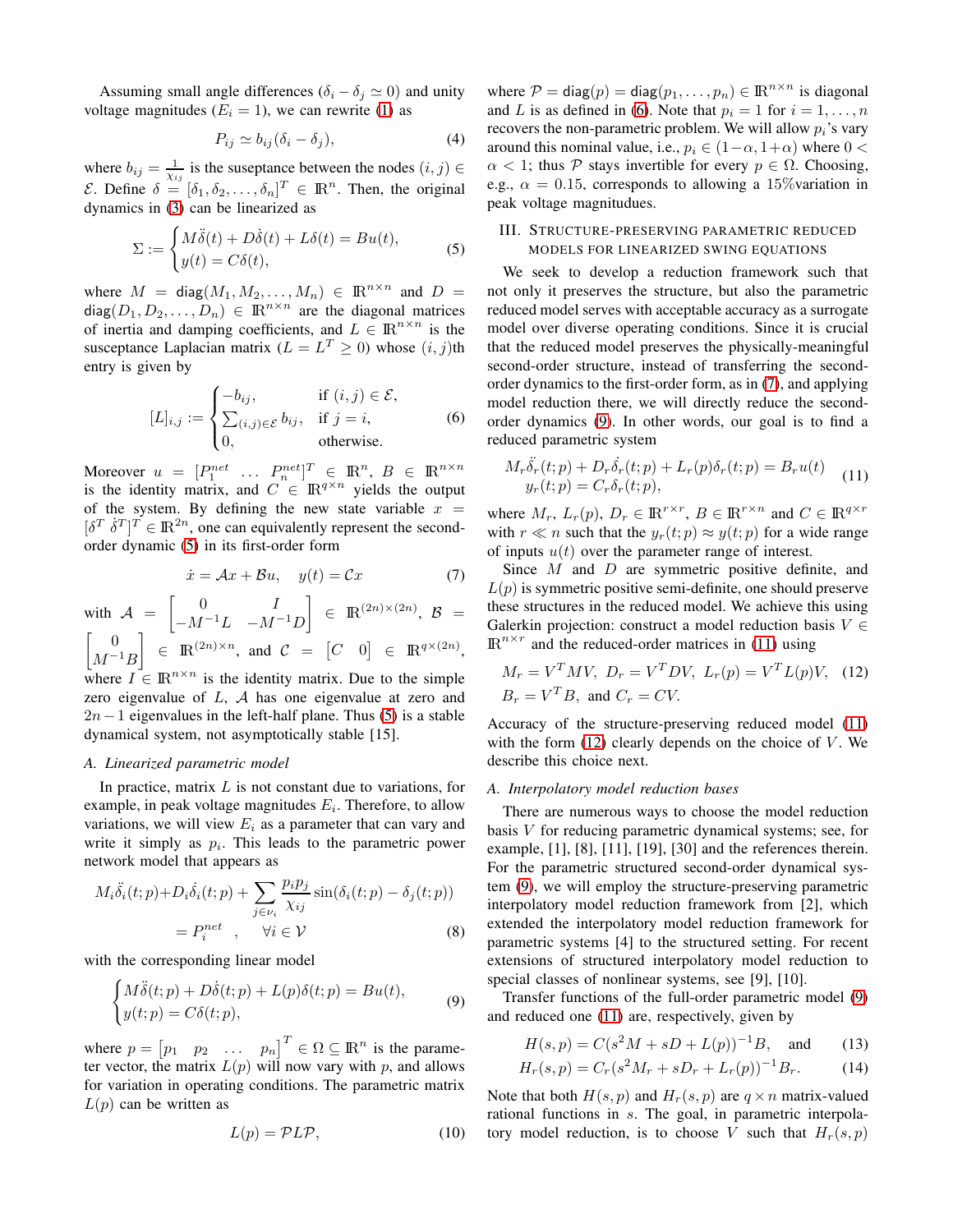interpolates  $H(s, p)$  at selected points in the frequency s and parameter p. Since  $H(s)$  is matrix-valued, one enforces interpolation only along the selected directions: Let  $p^{(i)}$  be a parameter point of interest. And let  $\{\sigma_1^{(i)}, \ldots, \sigma_{r_i}^{(i)}\} \in \mathbb{C}$ be the frequency interpolation points with the corresponding tangent directions  $\{b_1^{(i)}, \ldots, b_{r_i}^{(i)}\} \in \mathbb{C}^n$  for the parameter sample  $p^{(i)}$ . Assume we have m parameter samples  $\{p^{(1)}, \ldots, p^{(m)}\}$ . Then, the goal is to construct V such that

$$
H(\sigma_j^{(i)}, p^{(i)})b_j^{(i)} = H_r(\sigma_j^{(i)}, p^{(i)})b_j^{(i)}
$$
(15)

for  $j = 1, 2, ..., r_i$  and  $i = 1, 2, ..., m$ .

Define  $\mathcal{K}(s, p) = s^2 M + sD + L(p)$ . For  $i = 1, 2, \dots, m$ , construct the *local* interpolation basis  $V^{(i)} \in \mathbb{C}^{n \times r_i}$  corresponding to the parameter sample  $p^{(i)}$  using

$$
V^{(i)} = [\mathcal{K}(\sigma_1^{(i)}, p^{(i)})^{-1} Bb_1^{(i)}, \dots, \mathcal{K}(\sigma_{r_i}^{(i)}, p^{(i)})^{-1} Bb_{r_i}^{(i)}]
$$

and concatenate the local bases to construct the *global* basis:

$$
V = \operatorname{orth}\left(\begin{bmatrix} V^{(1)} & V^{(2)} & \dots V^{(m)} \end{bmatrix}\right) \in \mathbb{R}^{n \times r},\qquad(16)
$$

where "orth" refers to an orthogonal basis so that  $V^T V = I_r$ . Realness of  $V$  is guaranteed by choosing the interpolation points and tangent directions in conjugate pairs. Then, the reduced model [\(11\)](#page-1-5) obtained as in [\(12\)](#page-1-6) using  $V$  from [\(16\)](#page-2-1) satisfies the interpolation conditions [\(15\)](#page-2-2); see [1], [2].

Quality of the reduced model will depend on the choice of interpolation points and tangent directions. In this paper, we choose them, and thus the local bases  $V^{(i)}$ , using interpolatory optimal  $H_2$  model reduction. In other words, for every  $p^{(i)}$ , we construct the local basis  $V^{(i)}$  to minimize/reduce the  $\mathcal{H}_2$ -distance

$$
||H(\cdot, p^{(i)}) - H_r(\cdot, p^{(i)})||_{\mathcal{H}_2} = \qquad (17)
$$

$$
\left(\frac{1}{2\pi} \int_{-\infty}^{\infty} ||H(\omega, p^{(i)}) - H_r(\omega, p^{(i)})||_F^2 d\omega\right)^{\frac{1}{2}},
$$

where  $i^2 = -1$  and  $\|\cdot\|_F$  denotes the Frobenius norm. Optimal  $\mathcal{H}_2$  model reduction is a heavily studied topic, In the case of unstructured linear dynamical systems, i.e.,  $H_r(s) = C_r(sI_r - A_r)^{-1}B_r$ , the optimal reduced model in the  $\mathcal{H}_2$ -norm is a bitangential Hermite interpolant to  $H(s)$  at the mirror images of the reduced poles [2], [18]. The Iterative Rational Krylov Algorithm (IRKA) [18] and it variants, e.g., [7], [20], [36], have been successfully applied in this setting to construct optimal interpolation points and directions. Since we require the reduced-model to have the second-order form, we employ the structured version of IRKA, namely the Second Order IRKA (SOR-IRKA) [34], [35] to construct the local bases  $V^{(i)}$ . SOR-IRKA produces a reduced-model that satisfies only a subset of optimal interpolation conditions at the cost of preserving structure. Since the underlying system has a pole at zero in our case, we will modify SOR-IRKA further. This will be explained in detail in Section [IV-B.](#page-3-0) For other work on  $H_2$ -based model reduction of second-order systems, see, e.g., [6], [26], [37].

*Remark 3.1:* As opposed to developing locally optimal  $\mathcal{H}_2$  model reduction bases  $V^{(i)}$  and concatenating them to

construct the global basis  $V$ , following [4] one could introduce a composite error measure  $(\mathcal{L}_2)$  error in the parameter space and  $H_2$  error in the frequency domain). Then, one can try to construct  $V$  directly to minimize this composite measure. We refer the reader to [4] and more recent works [17], [21] in this direction for the unstructured setting.

# <span id="page-2-0"></span>IV. MATCHING THE PARAMETRIC RESIDUE CORRESPONDING TO THE POLE AT ZERO

<span id="page-2-2"></span><span id="page-2-1"></span>Since  $L(p) = \mathcal{P} L \mathcal{P}$  and  $L1 = 0$  where  $1 \in \mathbb{R}^{n \times 1}$  is the vector of ones, we obtain  $L(p)\mathcal{P}^{-1}\mathbf{1} = \mathcal{P}L\mathbf{1} = 0$ . Therefore, for every  $p \in \Omega$ ,  $L(p)$  has a simple zero eigenvalue with the eigenvector  $v = \mathcal{P}^{-1} \mathbf{1}$ , and consequently  $H(s, p)$  has a simple pole at zero for every p. This means that  $H(s, p)$  is not an  $\mathcal{H}_2$ -function. However, we can still perform an  $\mathcal{H}_2$ based model reduction on  $H(s, p)$  as long as we guarantee that the error system, i.e.,  $H(s, p) - H_r(s, p)$ , stays an  $\mathcal{H}_2$ function for every p. This issue has been studied in the *nonparametric* case. [15] achieves a bounded  $\mathcal{H}_2$  error norm in model reduction of second order networks where the Galerkin projection is obtained via clustering techniques. In a more recent work, [37] splits a non-parametric second order network with proportional damping into an asymptotically stable system and an average subsystem containing the zero eigenvalue. Then, the asymptotically stable system is reduced via interpolatory techniques and then re-combined with the average system leads to a reduced model with bounded (and small)  $\mathcal{H}_2$  error. We also refer the reader to, e.g., [23], [26]– [28] for the first-order dynamics case.

In reducing the *parametric* second-order model [\(9\)](#page-1-4), we need to enforce that  $H_r(s, p)$  retains the zero eigenvalue and its *parametric* residue *for every*  $p \in \Omega$  so that the error stays bounded over the whole domain. Next, we establish the subspace conditions on the model reduction basis  $V$  to achieve this goal.

## *A. Subspace conditions for matching the parametric residue*

<span id="page-2-3"></span>For a given a parameter, the next result establishes the conditions on V to match the residue at zero.

*Theorem 4.1:* Given the parametric full-order model [\(9\)](#page-1-4), let the parametric reduced model [\(11\)](#page-1-5) be obtained as in [\(12\)](#page-1-6). Let  $\hat{p} \in \Omega$  be a parameter of interest. Define  $\hat{\mathcal{P}} = \text{diag}(\hat{p})$ and  $\hat{v} = \hat{p}^{-1}1$ . Then for  $\hat{p} \in \Omega$ , the reduced model  $H_r(s, \hat{p})$  retains the simple pole of  $H(s, \hat{p})$  at zero and its corresponding parameter-dependent residue if  $\hat{v} \in \text{span}(V)$ .

*Proof:* First, we show that  $L_r(\hat{p})$  has a simple zero eigenvalue. Using  $\hat{v} \in \text{span}(V)$ , write V as  $V = \begin{bmatrix} V_1 & \hat{v} \end{bmatrix}$ where  $V_1 \in \mathbb{R}^{n \times (r-1)}$  and  $\hat{v} \notin \text{span}(V_1)$ . Then, using the fact  $L(\hat{p})\hat{v} = 0$ , we obtain

$$
L_r(\hat{p}) = V^T L(\hat{p}) V = \begin{bmatrix} V_1^T L(\hat{p}) V_1 & 0 \\ 0 & 0 \end{bmatrix} .
$$
 (18)

Since  $\hat{v} \notin span(V_1)$ ,  $L_r(\hat{p})$  has only one simple zero eigenvalue. Moreover, since  $M$  and  $D$  are positive definite and model reduction is performed via a Galerkin projection as in [\(12\)](#page-1-6), all the other poles of  $H_r(s, \hat{p})$  have negative real parts except for this simple pole at zero.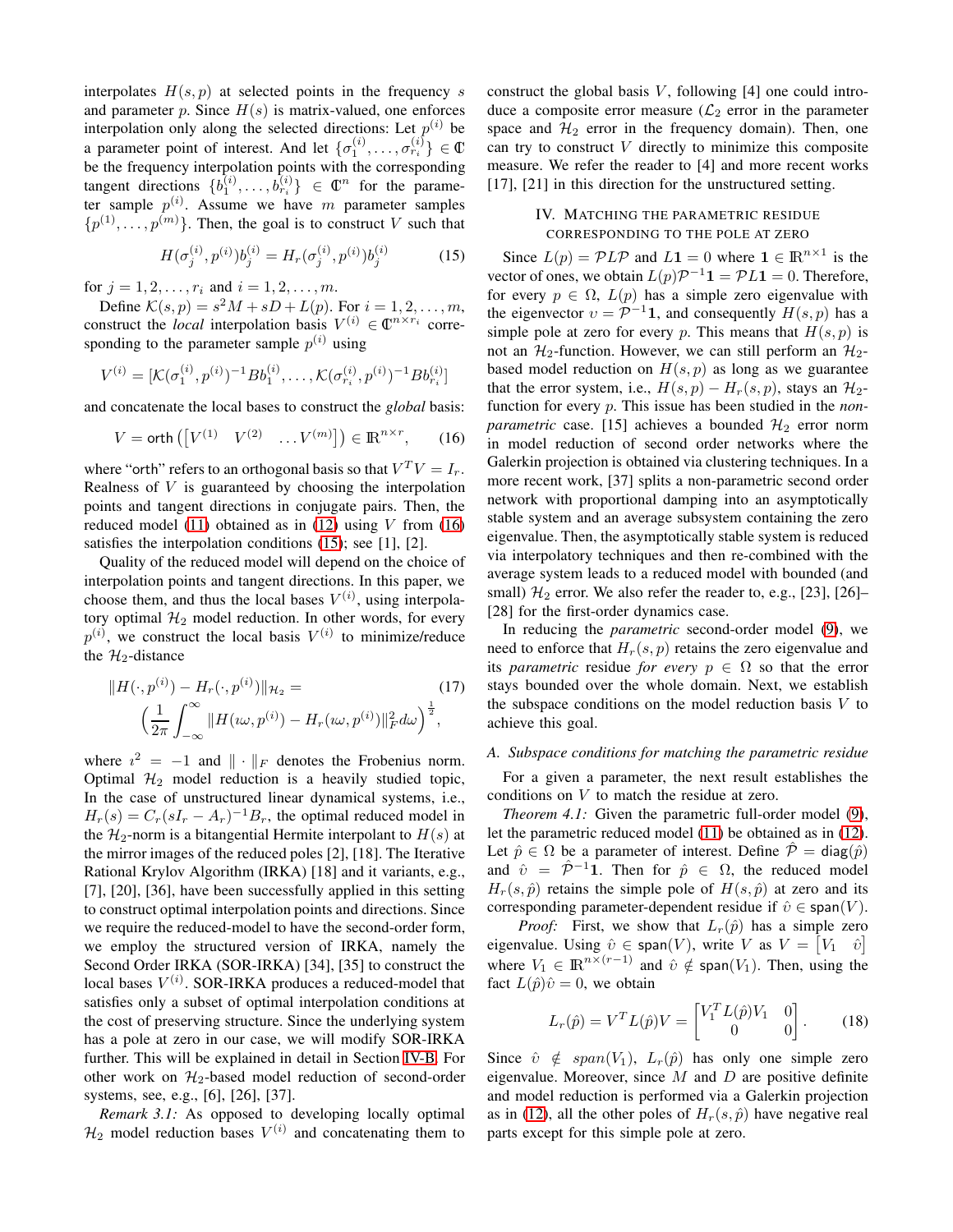Now we need to show that the parametrically varying residues of  $H(s, \hat{p})$  and  $H_r(s, \hat{p})$  corresponding to the pole at zero match. To find the residue of  $H(s, \hat{p})$ , we follow an analysis inspired by [15]. Transform the second-order dynamic [\(9\)](#page-1-4) to its equivalent first-order form

$$
\dot{x}(t; p) = \mathcal{A}(p)x(t; p) + \mathcal{B}u(t), \quad y(t; p) = \mathcal{C}x(t; p),
$$
  
where  $\mathcal{A}(p) = \begin{bmatrix} 0 & I \\ -M^{-1}L(p) & -M^{-1}D \end{bmatrix}, \quad \mathcal{B} = \begin{bmatrix} 0 \\ M^{-1}B \end{bmatrix},$   
and  $\mathcal{C} = \begin{bmatrix} C & 0 \end{bmatrix}.$  (19)

Let  $A(p)$  have the Jordan decomposition

$$
\mathcal{A}(p) = Q\Lambda Q^{-1} = \begin{bmatrix} q_1 & Q_2 \end{bmatrix} \begin{bmatrix} 0 & \bar{q}_1^T \\ \bar{Q}_2^T \end{bmatrix}, \qquad (20)
$$

where the Jordan block  $\bar{\Lambda} \in \mathbb{C}^{(2n-1)\times (2n-1)}$  contains the eigenvalues with negative real parts, and  $q_1 \in \mathbb{R}^{2n}$  and  $\tilde{q}_1 \in \mathbb{R}^{2n}$  are, respectively, the right and left eigenvectors corresponding to zero eigenvalue such that

$$
\mathcal{A}^T(p)\tilde{q}_1 = 0, \ \mathcal{A}(p)q_1 = 0, \ \tilde{q}_1^T q_1 = 1. \tag{21}
$$

We note that this decomposition is parameter dependent but to simplify the notation, we write, e.g.,  $Q$  instead of  $Q(p)$ . At  $p = \hat{p}$ , using  $L(\hat{p})\hat{v} = 0$ , and [\(20\)](#page-3-1) and [\(21\)](#page-3-2), we obtain

$$
q_1 = \begin{bmatrix} \hat{v} \\ 0 \end{bmatrix} \text{ and } \tilde{q}_1 = \frac{1}{\alpha_D} \begin{bmatrix} \hat{D}\hat{v} \\ M\hat{v} \end{bmatrix}, \tag{22}
$$

where  $\alpha_D = \hat{v}^T D \hat{v}$ . Using [\(20\)](#page-3-1), we write

$$
H(s,\hat{p}) = C(sI - A(p))^{-1}\mathcal{B} = CQ(sI - \Lambda)^{-1}Q^{-1}\mathcal{B}
$$

$$
= \frac{(Cq_1)(\tilde{q}_1^T\mathcal{B})}{s} + CQ_2(sI - \bar{\Lambda})^{-1}\tilde{Q}_2\mathcal{B}.
$$
 (23)

Thus,  $\phi_0 = (\mathcal{C}q_1)(\tilde{q}_1^T \mathcal{B})$  is the residue of  $H(s, \hat{p})$  for the pole at zero. Then, substituting  $q_1$  and  $\tilde{q}_1$  from [\(22\)](#page-3-3), and C and B from [\(19\)](#page-3-4) into  $\phi_0 = (\mathcal{C}q_1)(\tilde{q}_1^T \mathcal{B})$  yields

$$
\phi_0 = \mathcal{C}\alpha_D^{-1} \begin{bmatrix} \hat{v}\hat{v}^T D & \hat{v}\hat{v}^T M \\ 0 & 0 \end{bmatrix} \mathcal{B} = \alpha_D^{-1} C \hat{v}\hat{v}^T B. \tag{24}
$$

Similarly, the residue of the reduced system  $H_r(s, \hat{p})$  corresponding to the pole at zero is obtained as

$$
\phi_{0_r} = \alpha_{D_r}^{-1} C V V^T \hat{v} \hat{v}^T V V^T B,
$$
\n
$$
\hat{v}^T V V^T \hat{v} \hat{v}^T V V^T B,
$$
\n
$$
(25)
$$

where  $\alpha_{D_r} = \hat{v}^T V D_r V^T \hat{v}$ .

Since  $VV^T$  is an orthogonal projector, if  $\hat{v} \in span(V)$ , we have  $VV^T \hat{v} = \hat{v}$ ,

$$
\alpha_{D_r} = \hat{v}^T V D_r V^T \hat{v} = \hat{v}^T V V^T D V V^T \hat{v} = \hat{v}^T D \hat{v} = \alpha_D,
$$
  
and thus  $\phi_{0_r} = \alpha_{D_r}^{-1} C V V^T \hat{v} \hat{v}^T V V^T B = \phi_0.$ 

Theorem [4.1](#page-2-3) establishes that if  $\hat{v} = \hat{P}^{-1} \mathbf{1} \in \text{span}(V)$ , for that parameter value  $\hat{p}$ , the residues of  $H(s, \hat{p})$  and  $H_r(s, \hat{p})$ match for the pole at  $s = 0$ . This means that

$$
H(s,\hat{p}) - H_r(s,\hat{p})
$$
  
=  $\mathcal{C}(sI - \mathcal{A}(\hat{p}))^{-1}\mathcal{B} - \mathcal{C}_r(sI - \mathcal{A}_r(\hat{p}))^{-1}\mathcal{B}_r$   
=  $\frac{\phi_0}{s} + H_a(s,\hat{p}) - \left(\frac{\phi_{r_0}}{s} + H_{a_r}(s,\hat{p})\right)$   
=  $H_a(s,\hat{p}) - H_{a_r}(s,\hat{p}),$ 

where  $H_a(s,\hat{p}) = CQ_2(sI - \bar{\Lambda})^{-1} \tilde{Q}_2 \mathcal{B}$  as in [\(23\)](#page-3-5) and  $H_{a_r}(s,\hat{p}) = C_r Q_{2_r}(sI - \bar{\Lambda}_r)^{-1} \tilde{Q}_{2_r} \mathcal{B}_r$  are asymptotically stable. Therefore, the error system is asymptotically stable at  $\hat{p}$ . We write this result as a corollary.

<span id="page-3-6"></span>*Corollary 4.1:* Assume the set-up of Theorem [4.1.](#page-2-3) Then, the error system  $H(s, \hat{p}) - H_r(s, \hat{p})$  is asymptotically stable, and has bounded  $\mathcal{H}_2$  and  $\mathcal{H}_{\infty}$  norms.

## <span id="page-3-0"></span>*B. Algorithmic Implications*

<span id="page-3-4"></span><span id="page-3-2"></span><span id="page-3-1"></span>Theorem [4.1](#page-2-3) and Corollary [4.1](#page-3-6) hint at how to construct  $V$  so that the error system is asymptotically stable at a parameter value of interest. As stated in Section [III-A,](#page-1-7) for the parameter samples  $p^{(i)}$  for  $i = 1, \ldots, m$ , we will construct the local bases  $V^{(i)}$  via SOR-IRKA to have local  $\mathcal{H}_2$  optimality. However, we will modify SOR-IRKA by taking into consideration that  $H(s, p)$  has a pole at zero for every p, i.e.,  $H(s, p)$  is not an  $H_2$  function. SOR-IRKA is an iterative algorithm that corrects the interpolation points in every step. Due to the pole at zero, SOR-IRKA will drive one of the interpolation points to zero as it should so that the pole and residue at zero are matched. This will require computing the vector  $\mathcal{K}(0, p^{(i)})^{-1}Bb_0^{(i)}$ . However, due to the pole at zero,  $\mathcal{K}(0, p^{(i)})$  is not invertible. Therefore, inspired by Theorem [4.1,](#page-2-3) in SOR-IRKA, we will replace this vector with the zero eigenvector of  $L(p^{(i)})$  and thus the span of  $V^{(i)}$ will contain this eigenvector. Hence, once the global basis V is constructed as in [\(16\)](#page-2-1), Theorem [4.1](#page-2-3) will guarantee that the error system  $H(s, p) - H_r(s, p)$  is asymptotically stable for the *sampled parameter values*  $p^{(i)}$  for  $i = 1, \ldots, m$ .

<span id="page-3-5"></span><span id="page-3-3"></span>To use  $H_r(s, p)$  for an unsampled parameter value  $\hat{p}$  and to still guarantee bounded error, we compute  $\hat{v} = \overline{\mathcal{P}}^{-1} \mathbf{1}$ , construct the new basis  $\hat{V} = \begin{bmatrix} V & \hat{v} \end{bmatrix}$ , and obtain  $H_r(s, \hat{p})$ as in [\(12\)](#page-1-6), now using  $\hat{V}$ . Theorem [4.1](#page-2-3) will then guarantee a bounded error at  $\hat{p}$  as well.

The reduction step [\(12\)](#page-1-6) does not need to be applied from scratch for every new  $\hat{p}$ . For the new basis V, consider  $M_r$ :  $\widehat{M}_r = \widehat{V}^T M \widehat{V} = \begin{bmatrix} V^{\hat{T}} M V & V^T M \hat{v} \ \widehat{v}^T M V & \widehat{v}^T M \hat{v} \end{bmatrix}$  $\hat{v}^T M V \quad \hat{v}^T M \hat{v}$ 1 . The terms  $V^T M V$ ,  $V<sup>T</sup>M$  and  $MV$  are calculated only once in the offline stage using V, and only the vector  $M\hat{v}$  needs computing for a new parameter  $\hat{p}$ . The situation is similar for the other reduced quantities except for  $L_r(p)$  due to the nonaffine parametrization of  $L(p) = PLP$ . An affine parametric approximation of  $L(p)$  to allow efficient online computations, via DEIM, for example, [11], will be studied in a future work.

## *C. Smaller number of parameters*

Now we assume that  $L(p)$  is parametrized with a smaller number of parameters. Let  $p = [p_1 \ p_2 \ \cdots \ p_\nu]^T \in \Omega_\nu \subseteq \mathbb{R}^\nu$ and consider the parametrization

<span id="page-3-8"></span><span id="page-3-7"></span>
$$
L(p) = \mathcal{P}L\mathcal{P} \text{ with } \mathcal{P} = \text{diag}(p_1 I_{n_1}, \dots, p_{\nu} I_{n_{\nu}}), \quad (26)
$$

where  $n_1 + \cdots + n_{\nu} = n$  and  $\nu < n$ . This can be viewed as some of the peak voltage magnitudes  $E_i$  varying together. This structure will drastically simplify the algorithmic considerations from Section [IV-B.](#page-3-0) In [\(26\)](#page-3-7) we can also set some  $p_i$ 's to 1 to allow variations only in a subset set  $E_i$ 's.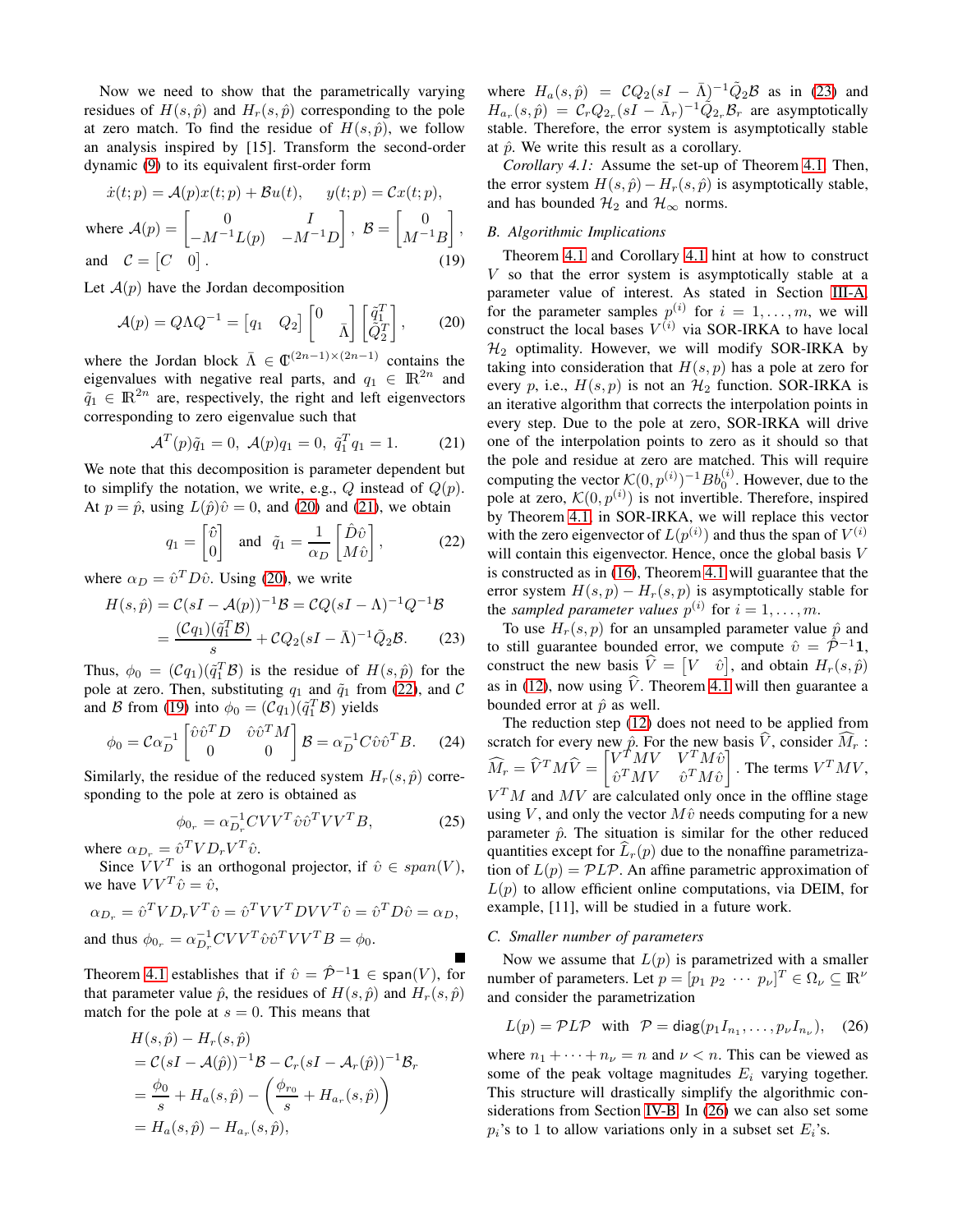*Proposition 4.1:* Consider the parametrization in [\(26\)](#page-3-7). Let  $0_q \in \mathbb{R}^q$  denote the zero vector and define

$$
e_k = \begin{bmatrix} \mathbf{0}_{n_1 + \dots + n_{k-1}}^T & \mathbf{1}_{n_k}^T & \mathbf{0}_{n_{k+1} + \dots + n_{\nu}}^T \end{bmatrix}^T \in \mathbb{R}^n \quad (27)
$$

for  $k = 1, 2, ..., \nu$ . If  $\{e_1, e_2, ..., e_{\nu}\}\in \text{span}(V)$ , then  $H_r(s, p)$  retains the simple pole at zero and its corresponding parameter-dependent residue of  $H(s, p)$  for every  $p \in \Omega_{\nu}$ .

*Proof:* For any  $\hat{p} \in \Omega_{\nu}$ ,  $\hat{v} = \begin{bmatrix} \frac{1}{p_1} \mathbf{1}_{n_1} & \cdots & \frac{1}{p_{\nu}} \mathbf{1}_{n_{\nu}} \end{bmatrix}^T$ is the eigenvector of  $L(\hat{p})$  corresponding to the zero eigenvalue. Note that  $\hat{v} = \frac{1}{p_1}e_1 + \cdots + \frac{1}{p_\nu}e_\nu$ . Therefore, if  ${e_1, e_2, \ldots, e_{\nu}} \in \text{span}(\hat{V})$ , we have  $\hat{v} \in \text{span}(V)$  for *every*  $\hat{p} \in \Omega_{\nu}$  and the desired result follows from Theorem [4.1.](#page-2-3)

Proposition [4.1](#page-3-8) reveals that in the case of the parametriza-tion [\(26\)](#page-3-7), adding  $\nu$  vectors to the span of V will be enough to match the residue at  $s = 0$  for *every*  $p \in \Omega_{\nu}$ . Therefore, augmenting the global basis by a new vector for a given  $\hat{p}$ as explained in Section [IV-B](#page-3-0) is no longer necessary. A *fixed* global basis V satisfying  $\{e_1, e_2, \ldots, e_{\nu}\} \in \text{span}(V)$  does the job for every  $p \in \Omega_{\nu}$ . Note that one needs  $\nu$  to be modest so that the reduced dimension stays modest.

<span id="page-4-3"></span>*1) Algorithmic details for implementing Proposition [4.1:](#page-3-8)* The global basis  $V$  in Proposition [4.1](#page-3-8) can result from any model reduction method of choice. As long as the vectors  $\{e_1, \ldots, e_{\nu}\}\$  are added to its span, the result will hold. We will form  $V$  as in [\(16\)](#page-2-1) where the local bases result from the modified implementation of SOR-IRKA as described in Section [IV-B.](#page-3-0) Given the parameter samples  $p^{(i)}$  for  $i = 1, \ldots, m$ , let  $v^{(i)}$  denote the eigenvector of  $L(p^{(i)})$  corresponding to the zero eigenvalue. Our SOR-IRKA implementation will provide that  $\{v^{(1)}, \ldots, v^{(m)}\} \in$ span( $V$ ). As shown in the proof of Proposition [4.1,](#page-3-8) for any  $\hat{p} \in \Omega_{\nu}$ ,  $\hat{v} = \hat{P}^{-1} \mathbf{1}$  is spanned by  $\nu$  vectors. We will choose  $m \geq \nu$  different parameter samples, obtaining a linearly independent set  $\{v^{(1)}, \ldots, v^{(m)}\}$ . Since these vectors are in the span of  $V$ , we will automatically satisfy the subspace condition in Proposition [4.1.](#page-3-8) Therefore, our construction of V via modified SOR-IRKA with  $m \geq \nu$  parameter samples will guarantee bounded  $\mathcal{H}_2$  and  $\mathcal{H}_{\infty}$  error for every  $p \in \Omega_{\nu}$ without explicitly adding the vectors  $\{e_1, \ldots, e_{\nu}\}\$  to the model reduction basis V.

#### V. NUMERICAL RESULTS

<span id="page-4-0"></span>We use a linearized model of 2736-bus Polish network [38] with  $n = 2736$ . We focus on a single-input singleoutput model with  $B = C^T = \begin{bmatrix} 1 & 0 & \cdots & 0 \end{bmatrix}^T \in \mathbb{R}^{n \times 1}$ and allow 15% variation in peak voltage magnitudes, i.e.,  $0.85 \le p_i \le 1.15$  in  $L(p)$ . Recall that  $p_i = 1$  corresponds to the non-parametric unity voltage magnitude case  $(E_i = 1)$ .

#### <span id="page-4-2"></span>*A. Case 1: two parameters*

We consider a parametrization with  $\nu = 2$  parameters  $p_1$ and  $p_2$  as  $\mathcal{P} = \text{diag}(p_1 I_{\frac{n}{2}}, p_2 I_{\frac{n}{2}})$ . We pick two random samples, namely  $p^{(1)} = [0.9572 \ 0.93399]^T$  and  $p^{(2)} =$  $[1.0304 \; 0.9522]^T$ , and apply the modified SOR-IRKA to obtain local bases  $V^{(1)} \in \mathbb{R}^{n \times 20}$  and  $V^{(2)} \in \mathbb{R}^{n \times 20}$ . An orthogonalization of  $[V^{(1)} \, V^{(2)}]$  leads to the global basis  $V \in \mathbb{R}^{n \times 40}$ , thus a reduced model  $H_r(s, p)$  with



<span id="page-4-4"></span>Fig. 1. Example [V-A:](#page-4-2) Relative  $\mathcal{H}_{\infty}$  error over the parameter domain

 $r = 40$ . Due to Proposition [4.1](#page-3-8) and the discussion in Section [IV-C.1,](#page-4-3)  $H_r(s, p)$  matches the residue at  $s = 0$  and provides bounded  $\mathcal{H}_2$  and  $\mathcal{H}_{\infty}$  error throughout the whole domain  $[p_1, p_2] \in \Omega_2 = [0.85 \; 1.15] \times [0.85 \; 1.15]$ . To illustrate the accuracy of  $H_r(s, p)$ , in Figure [1](#page-4-4) we show the relative  $\mathcal{H}_{\infty}$ error over the full parameter space. As the figure illustrates, the structure-preserving reduced model  $H_r(s, p)$  is a high fidelity approximation to  $H(s, p)$  over the full parameter space with a maximum relative error less than  $1.5 \times 10^{-2}$ .

## <span id="page-4-5"></span>*B. Case 2: four parameters*

In this example, we consider paremetrization via four parameters  $p_1$ ,  $p_2$ ,  $p_3$  and  $p_4$  to generate the matrix  $P$  such that  $P = \text{diag}(p_1 I_{\frac{n}{4}}, p_2 I_{\frac{n}{4}}, p_3 I_{\frac{n}{4}}, p_4 I_{\frac{n}{4}})$ . We randomly pick four parameter sample sets:

| Sample set | $p_1$  | $p_{2}$ | $p_3$         | $p_4$  |
|------------|--------|---------|---------------|--------|
|            | 1.0967 | 0.8541  | 0.9399        | 0.887  |
| $p^{(2)}$  | 0.9399 |         | 0.9146 1.0377 | 1.0459 |
| $p^{(3)}$  | 0.9522 | 1.0713  | 0.9399        | 0.9572 |
| $n^{(4)}$  | 1.0801 | 0.9399  | 1.0377        | 1 1029 |

Then using these samples, we apply the modified SOR-IRKA to obtain the local bases  $V^{(i)} \in \mathbb{R}^{n \times 20}$ ;  $i = \{1, 2, 3, 4\}$  and a parametric reduced model of order  $r = 80$  ( $V \in \mathbb{R}^{n \times 80}$ ). As in the previous example, this reduced model guarantees bounded error over the whole parameter space. To show the approximation quality, we pick 200 random samples in the four-dimensional parameter space, and depict the resulting relative  $\mathcal{H}_{\infty}$  error in Figure [2,](#page-5-0) showing a maximum relative error less than  $10^{-2}$  over this sample set.

## VI. CONCLUSIONS AND FUTURE WORK

<span id="page-4-1"></span>We have developed a structure-preserving parametric model reduction approach for linearized swing equations using a global basis approach and  $\mathcal{H}_2$ -based interpolatory model reduction. We have established the subspace conditions for the model reduction basis so that the error system is an  $\mathcal{H}_2$  and  $\mathcal{H}_{\infty}$  function over the entire parameter space. The efficiency of our proposed approach has been illustrated via two numerical examples.

Parameter sampling for constructing the local bases was not the focus of this work. Any efficient parameter selection